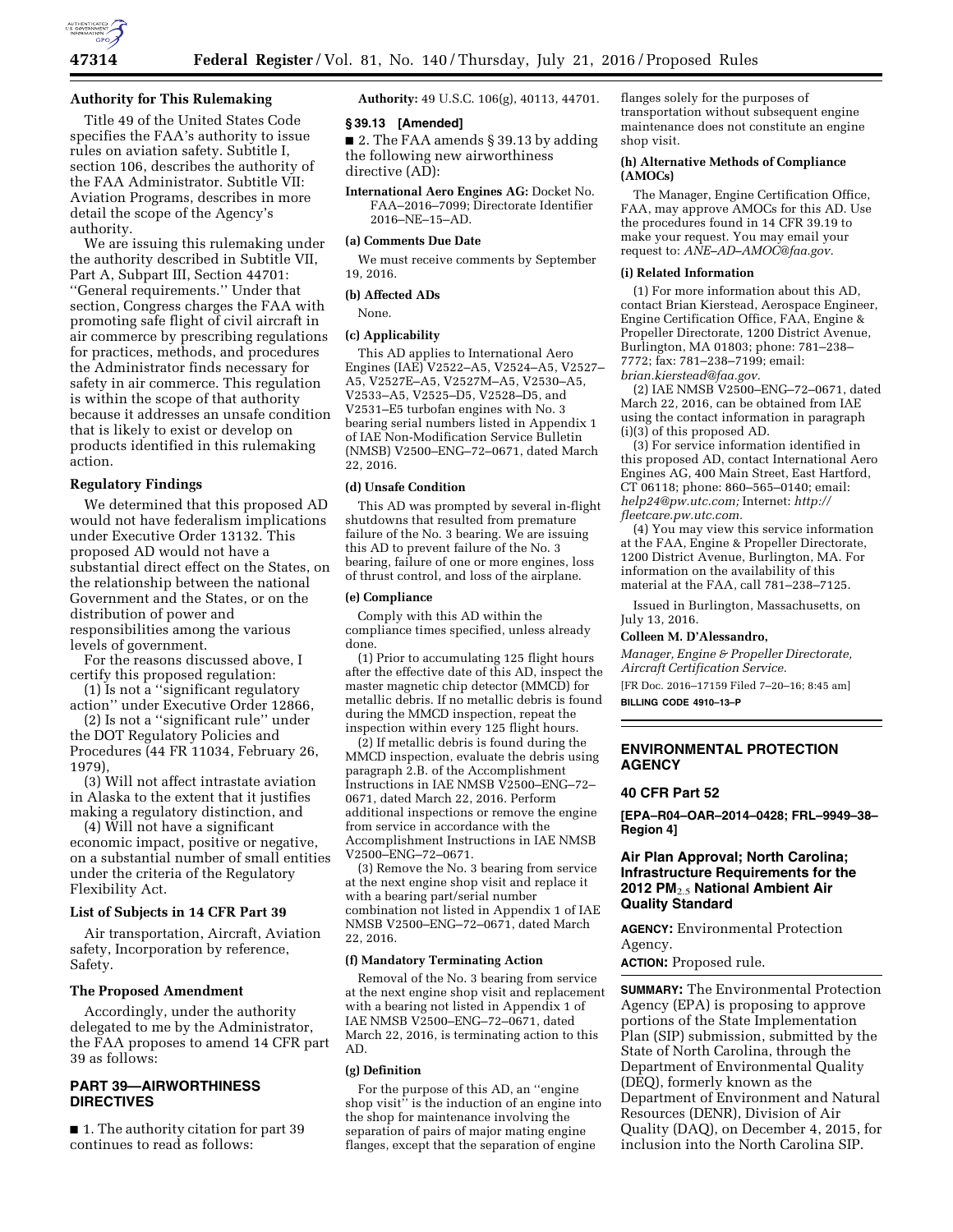This proposal pertains to the infrastructure requirements of the Clean Air Act (CAA or Act) for the 2012 Annual Fine Particulate Matter  $(PM_{2.5})$ national ambient air quality standard (NAAQS). The CAA requires that each state adopt and submit a SIP for the implementation, maintenance and enforcement of each NAAQS promulgated by EPA, which is commonly referred to as an ''infrastructure'' SIP submission. DAQ certified that the North Carolina SIP contains provisions that ensure the 2012 Annual  $PM<sub>2.5</sub> NAAGS$  is implemented, enforced, and maintained in North Carolina. EPA is proposing to determine that portions of North Carolina's infrastructure SIP submission, provided to EPA on December 4, 2015, satisfy certain infrastructure elements for the 2012 Annual PM<sub>2.5</sub> NAAQS.

**DATES:** Written comments must be received on or before August 22, 2016.

**ADDRESSES:** Submit your comments, identified by Docket ID No. EPA–R04– OAR–2014–0428 at *[http://](http://www.regulations.gov) [www.regulations.gov.](http://www.regulations.gov)* Follow the online instructions for submitting comments. Once submitted, comments cannot be edited or removed from *Regulations.gov*. EPA may publish any comment received to its public docket. Do not submit electronically any information you consider to be Confidential Business Information (CBI) or other information whose disclosure is restricted by statute. Multimedia submissions (audio, video, etc.) must be accompanied by a written comment. The written comment is considered the official comment and should include discussion of all points you wish to make. EPA will generally not consider comments or comment contents located outside of the primary submission (*i.e.* on the web, cloud, or other file sharing system). For additional submission methods, the full EPA public comment policy, information about CBI or multimedia submissions, and general guidance on making effective comments, please visit *[http://www2.epa.gov/dockets/](http://www2.epa.gov/dockets/commenting-epa-dockets) [commenting-epa-dockets.](http://www2.epa.gov/dockets/commenting-epa-dockets)* 

## **FOR FURTHER INFORMATION CONTACT:**

Tiereny Bell, Air Regulatory Management Section, Air Planning and Implementation Branch, Air, Pesticides and Toxics Management Division, U.S. Environmental Protection Agency, Region 4, 61 Forsyth Street SW., Atlanta, Georgia 30303–8960. Ms. Bell can be reached via electronic mail at *[bell.tiereny@epa.gov](mailto:bell.tiereny@epa.gov)* or via telephone at (404) 562–9088.

#### **SUPPLEMENTARY INFORMATION:**

### **I. Background and Overview**

On December 14, 2012 (78 FR 3086, January 15, 2013), EPA promulgated a revised primary annual  $PM_{2.5}$  NAAQS. The standard was strengthened from 15.0 micrograms per cubic meter  $\mu$ g/  $\text{m}^3$ ) to 12.0  $\mu \text{g/m}^3$ . Pursuant to section 110(a)(1) of the CAA, states are required to submit SIPs meeting the applicable requirements of section 110(a)(2) within three years after promulgation of a new or revised NAAQS or within such shorter period as EPA may prescribe. Section 110(a)(2) requires states to address basic SIP elements such as requirements for monitoring, basic program requirements and legal authority that are designed to assure attainment and maintenance of the NAAQS. States were required to submit such SIPs for the 2012 Annual  $PM_{2.5}$ NAAQS to EPA no later than December 14, 2015.1

This rulemaking is proposing to approve portions of North Carolina's  $PM<sub>2</sub>$ , infrastructure SIP submissions <sup>2</sup> for the applicable requirements of the 2012 Annual PM2.5 NAAQS, with the exception of the interstate transport requirements of section  $110(a)(2)(D)(i)(I)$ and (II) (prongs 1, 2, and 4) and preconstruction Prevention of Significant Deterioration (PSD) permitting requirements for major sources of section  $110(a)(2)(C)$  and  $(J)$ , for which EPA is not proposing any action in this rulemaking regarding these requirements. For the aspects of North Carolina's submittal proposed for approval in this rulemaking, EPA notes that the Agency is not approving any specific rule, but rather proposing that North Carolina's already approved SIP meets certain CAA requirements.

## **II. What elements are required under sections 110(a)(1) and (2)?**

Section 110(a) of the CAA requires states to submit SIPs to provide for the implementation, maintenance, and

<sup>2</sup> North Carolina's 2012 Annual PM<sub>2.5</sub> NAAQS infrastructure SIP submission dated December 4, 2015, is referred to as "North Carolina's  $PM_{2.5}$ infrastructure SIP'' in this action.

enforcement of a new or revised NAAQS within three years following the promulgation of such NAAQS, or within such shorter period as EPA may prescribe. Section 110(a) imposes the obligation upon states to make a SIP submission to EPA for a new or revised NAAQS, but the contents of that submission may vary depending upon the facts and circumstances. In particular, the data and analytical tools available at the time the state develops and submits the SIP for a new or revised NAAQS affects the content of the submission. The contents of such SIP submissions may also vary depending upon what provisions the state's existing SIP already contains.

More specifically, section 110(a)(1) provides the procedural and timing requirements for SIPs. Section 110(a)(2) lists specific elements that states must meet for ''infrastructure'' SIP requirements related to a newly established or revised NAAQS. As mentioned above, these requirements include basic SIP elements such as requirements for monitoring, basic program requirements and legal authority that are designed to assure attainment and maintenance of the NAAQS. The requirements that are the subject of this proposed rulemaking are summarized below and in EPA's September 13, 2013, memorandum entitled ''Guidance on Infrastructure State Implementation Plan (SIP) Elements under Clean Air Act sections 110(a)(1) and 110(a)(2)." 3

- 110(a)(2)(A): Emission Limits and Other Control Measures
- 110(a)(2)(B): Ambient Air Quality Monitoring/Data System
- 110(a)(2)( $\overline{C}$ ): Programs for Enforcement of Control Measures and for Construction or Modification of Stationary Sources 4
- $110(a)(2)(D)(i)(I)$  and (II): Interstate Pollution Transport
- 110(a)(2)(D)(ii): Interstate Pollution Abatement and International Air Pollution

4This rulemaking only addresses requirements for this element as they relate to attainment areas.

<sup>1</sup> In these infrastructure SIP submissions States generally certify evidence of compliance with sections  $110(a)(1)$  and  $(2)$  of the CAA through a combination of state regulations and statutes, some of which have been incorporated into the federallyapproved SIP. In addition, certain federallyapproved, non-SIP regulations may also be appropriate for demonstrating compliance with sections 110(a)(1) and (2). Throughout this rulemaking unless otherwise noted, the cited regulation (North Carolina Administrative Code (NCAC)) has either been approved, or submitted for approval into North Carolina's federally-approved SIP. The North Carolina statutory provisions cited to herein (North Carolina General Statutes (NCGS)) have not been approved into the North Carolina SIP, unless otherwise noted.

<sup>3</sup>Two elements identified in section 110(a)(2) are not governed by the three year submission deadline of section 110(a)(1) because SIPs incorporating necessary local nonattainment area controls are not due within three years after promulgation of a new or revised NAAQS, but rather due at the time the nonattainment area plan requirements are due pursuant to section 172. These requirements are: (1) Submissions required by section 110(a)(2)(C) to the extent that subsection refers to a permit program as required in part D Title I of the CAA; and (2) submissions required by section 110(a)(2)(I) which pertain to the nonattainment planning requirements of part D, Title I of the CAA. This proposed rulemaking does not address infrastructure elements related to section 110(a)(2)(I) or the nonattainment planning requirements of 110(a)(2)(C).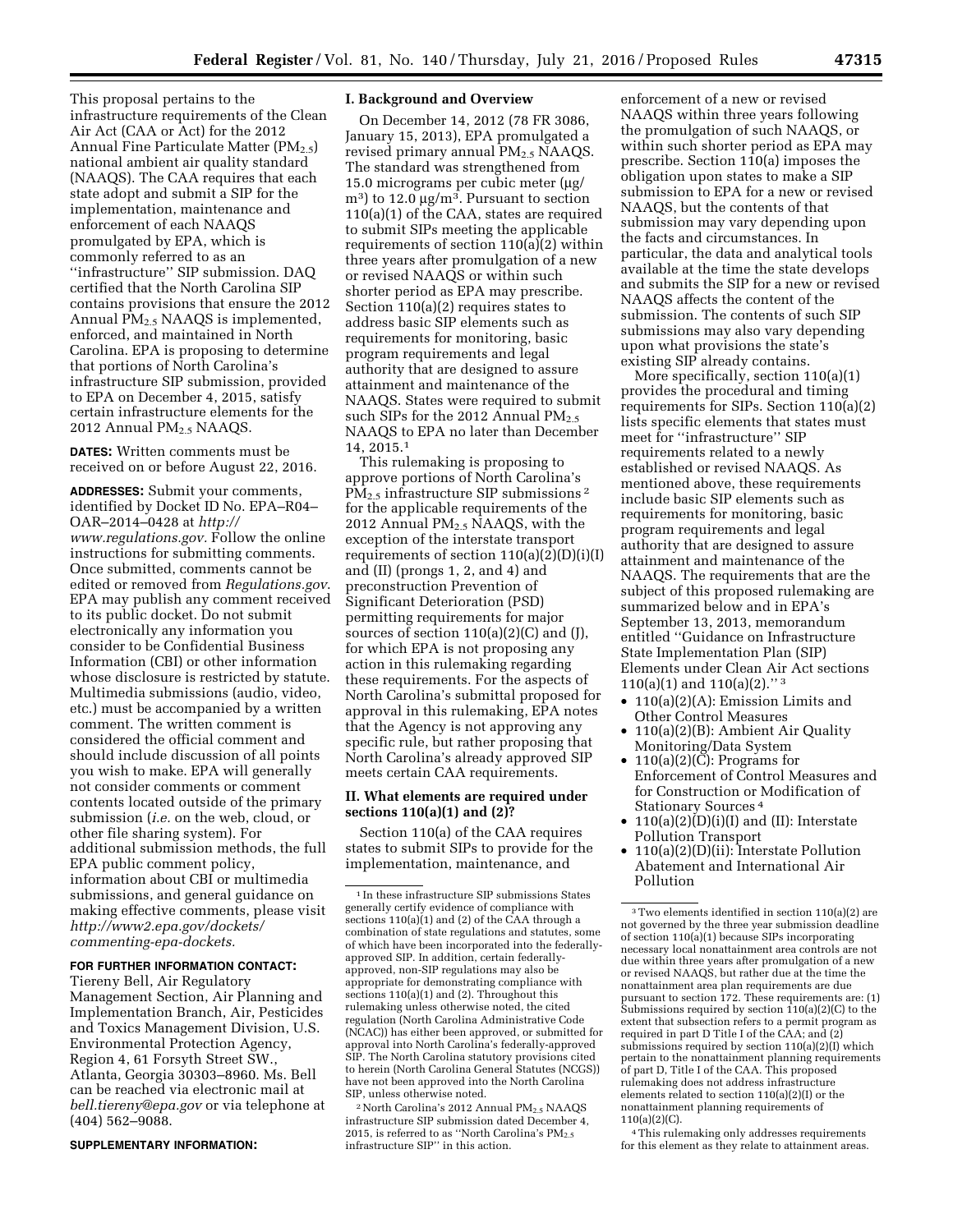- 110(a)(2)(E): Adequate Resources and Authority, Conflict of Interest, and Oversight of Local Governments and Regional Agencies
- $110(a)(2)(F)$ : Stationary Source Monitoring and Reporting
- 110(a)(2)(G): Emergency Powers
- $110(a)(2)(H)$ : SIP revisions
- 110(a)(2)(I): Plan Revisions for Nonattainment Areas 5
- 110(a)(2)(J): Consultation with Government Officials, Public Notification, and Prevention of Significant Deterioration (PSD) and Visibility Protection
- $110(a)(2)(K)$ : Air Quality Modeling and Submission of Modeling Data
- $110(a)(2)(L)$ : Permitting fees
- 110(a)(2)(M): Consultation and Participation by Affected Local Entities

# **III. What is EPA's approach to the review of infrastructure SIP submissions?**

EPA is acting upon the SIP submission from North Carolina that addresses the infrastructure requirements of CAA sections 110(a)(1) and  $110(a)(2)$  for the 2012 Annual  $PM_{2.5}$ NAAQS. The requirement for states to make a SIP submission of this type arises out of CAA section 110(a)(1). Pursuant to section 110(a)(1), states must make SIP submissions ''within 3 years (or such shorter period as the Administrator may prescribe) after the promulgation of a national primary ambient air quality standard (or any revision thereof),'' and these SIP submissions are to provide for the ''implementation, maintenance, and enforcement'' of such NAAQS. The statute directly imposes on states the duty to make these SIP submissions, and the requirement to make the submissions is not conditioned upon EPA's taking any action other than promulgating a new or revised NAAQS. Section 110(a)(2) includes a list of specific elements that ''[e]ach such plan'' submission must address.

EPA has historically referred to these SIP submissions made for the purpose of satisfying the requirements of CAA sections  $110(a)(1)$  and  $110(a)(2)$  as ''infrastructure SIP'' submissions. Although the term ''infrastructure SIP'' does not appear in the CAA, EPA uses the term to distinguish this particular type of SIP submission from submissions that are intended to satisfy other SIP requirements under the CAA, such as ''nonattainment SIP'' or ''attainment plan SIP'' submissions to address the nonattainment planning

requirements of part D of title I of the CAA, ''regional haze SIP'' submissions required by EPA rule to address the visibility protection requirements of CAA section 169A, and nonattainment new source review (NNSR) permit program submissions to address the permit requirements of CAA, title I, part D.

Section 110(a)(1) addresses the timing and general requirements for infrastructure SIP submissions, and section 110(a)(2) provides more details concerning the required contents of these submissions. The list of required elements provided in section 110(a)(2) contains a wide variety of disparate provisions, some of which pertain to required legal authority, some of which pertain to required substantive program provisions, and some of which pertain to requirements for both authority and substantive program provisions.<sup>6</sup> EPA therefore believes that while the timing requirement in section 110(a)(1) is unambiguous, some of the other statutory provisions are ambiguous. In particular, EPA believes that the list of required elements for infrastructure SIP submissions provided in section 110(a)(2) contains ambiguities concerning what is required for inclusion in an infrastructure SIP submission.

The following examples of ambiguities illustrate the need for EPA to interpret some section 110(a)(1) and section 110(a)(2) requirements with respect to infrastructure SIP submissions for a given new or revised NAAQS. One example of ambiguity is that section 110(a)(2) requires that ''each'' SIP submission must meet the list of requirements therein, while EPA has long noted that this literal reading of the statute is internally inconsistent and would create a conflict with the nonattainment provisions in part D of title I of the Act, which specifically address nonattainment SIP requirements.7 Section 110(a)(2)(I) pertains to nonattainment SIP requirements and part D addresses when attainment plan SIP submissions

to address nonattainment area requirements are due. For example, section 172(b) requires EPA to establish a schedule for submission of such plans for certain pollutants when the Administrator promulgates the designation of an area as nonattainment, and section  $107(d)(1)(B)$  allows up to two years, or in some cases three years, for such designations to be promulgated.8 This ambiguity illustrates that rather than apply all the stated requirements of section 110(a)(2) in a strict literal sense, EPA must determine which provisions of section 110(a)(2) are applicable for a particular infrastructure SIP submission.

Another example of ambiguity within sections  $110(a)(1)$  and  $110(a)(2)$  with respect to infrastructure SIPs pertains to whether states must meet all of the infrastructure SIP requirements in a single SIP submission, and whether EPA must act upon such SIP submission in a single action. Although section  $110(a)(1)$  directs states to submit "a plan'' to meet these requirements, EPA interprets the CAA to allow states to make multiple SIP submissions separately addressing infrastructure SIP elements for the same NAAQS. If states elect to make such multiple SIP submissions to meet the infrastructure SIP requirements, EPA can elect to act on such submissions either individually or in a larger combined action.9 Similarly, EPA interprets the CAA to allow it to take action on the individual parts of one larger, comprehensive infrastructure SIP submission for a given NAAQS without concurrent action on the entire submission. For example, EPA has sometimes elected to act at different times on various

9See, *e.g.,* ''Approval and Promulgation of Implementation Plans; New Mexico; Revisions to the New Source Review (NSR) State Implementation Plan (SIP); Prevention of Significant Deterioration (PSD) and Nonattainment New Source Review (NNSR) Permitting,'' 78 FR 4339 (January 22, 2013) (EPA's final action approving the structural PSD elements of the New Mexico SIP submitted by the State separately to meet the requirements of EPA's  $2008 \text{ PM}_{2.5} \text{ NSR}$ rule), and ''Approval and Promulgation of Air Quality Implementation Plans; New Mexico; Infrastructure and Interstate Transport Requirements for the 2006 PM2.5 NAAQS,'' (78 FR 4337) (January 22, 2013) (EPA's final action on the infrastructure SIP for the 2006  $PM_{2.5}$  NAAQS).

<sup>5</sup>As mentioned above, this element is not relevant to this proposed rulemaking.

<sup>6</sup>For example: Section 110(a)(2)(E)(i) provides that states must provide assurances that they have adequate legal authority under state and local law to carry out the SIP; section 110(a)(2)(C) provides that states must have a SIP-approved program to address certain sources as required by part C of title I of the CAA; and section 110(a)(2)(G) provides that states must have legal authority to address emergencies as well as contingency plans that are triggered in the event of such emergencies.

<sup>7</sup>See, *e.g.,* ''Rule To Reduce Interstate Transport of Fine Particulate Matter and Ozone (Clean Air Interstate Rule); Revisions to Acid Rain Program; Revisions to the  $NO<sub>x</sub>$  SIP Call; Final Rule," 70 FR 25162, at 25163–65 (May 12, 2005) (explaining relationship between timing requirement of section  $110(a)(2)(D)$  versus section  $110(a)(2)(I)$ .

<sup>8</sup>EPA notes that this ambiguity within section 110(a)(2) is heightened by the fact that various subparts of part D set specific dates for submission of certain types of SIP submissions in designated nonattainment areas for various pollutants. Note, *e.g.,* that section 182(a)(1) provides specific dates for submission of emissions inventories for the ozone NAAQS. Some of these specific dates are necessarily later than three years after promulgation of the new or revised NAAQS.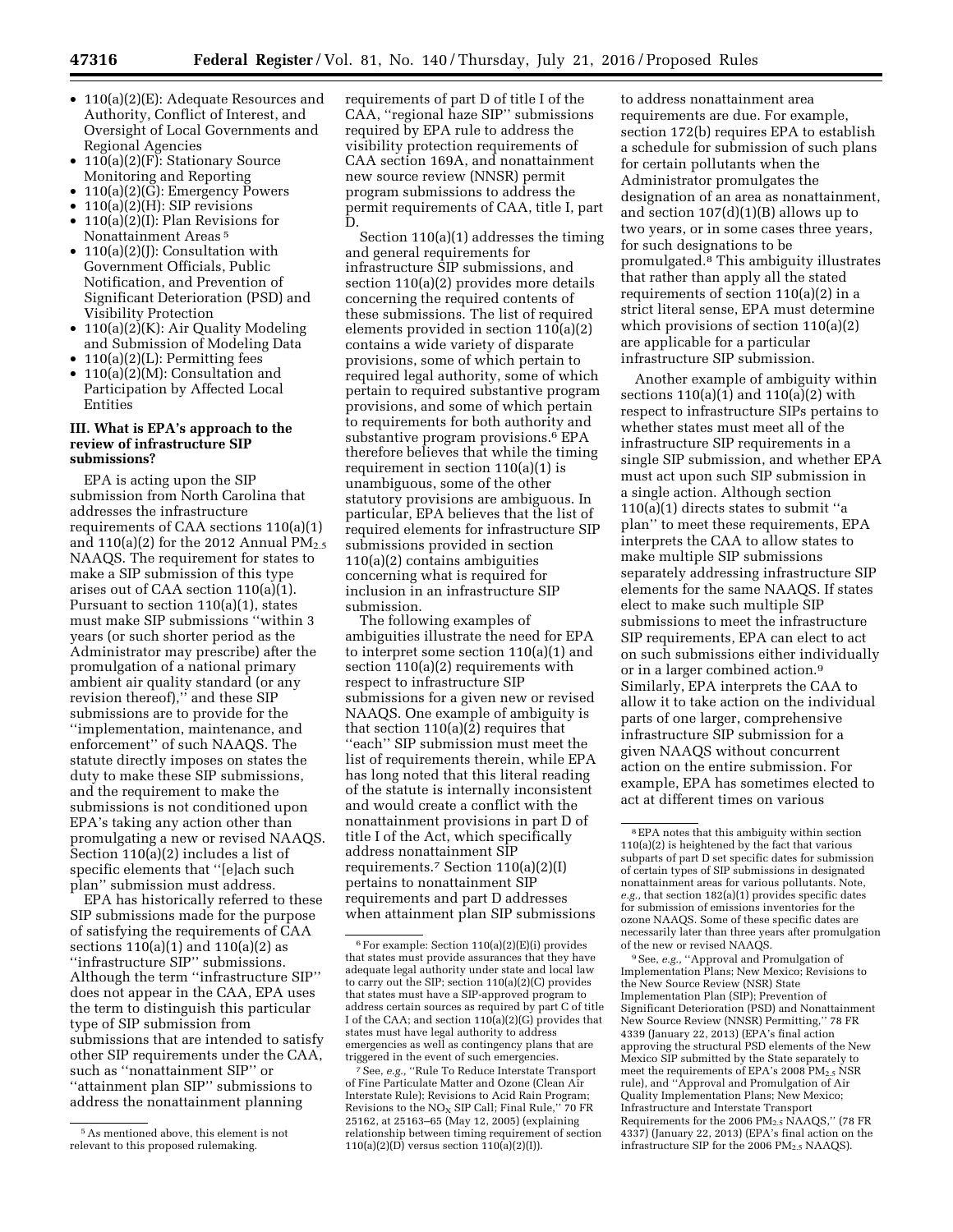elements and sub-elements of the same infrastructure SIP submission.10

Ambiguities within sections 110(a)(1) and 110(a)(2) may also arise with respect to infrastructure SIP submission requirements for different NAAQS. Thus, EPA notes that not every element of section 110(a)(2) would be relevant, or as relevant, or relevant in the same way, for each new or revised NAAQS. The states' attendant infrastructure SIP submissions for each NAAQS therefore could be different. For example, the monitoring requirements that a state might need to meet in its infrastructure SIP submission for purposes of section 110(a)(2)(B) could be very different for different pollutants because the content and scope of a state's infrastructure SIP submission to meet this element might be very different for an entirely new NAAQS than for a minor revision to an existing NAAQS.11

EPA notes that interpretation of section 110(a)(2) is also necessary when EPA reviews other types of SIP submissions required under the CAA. Therefore, as with infrastructure SIP submissions, EPA also has to identify and interpret the relevant elements of section 110(a)(2) that logically apply to these other types of SIP submissions. For example, section 172(c)(7) requires that attainment plan SIP submissions required by part D have to meet the ''applicable requirements'' of section 110(a)(2). Thus, for example, attainment plan SIP submissions must meet the requirements of section  $110(a)(2)(A)$ regarding enforceable emission limits and control measures and section 110(a)(2)(E)(i) regarding air agency resources and authority. By contrast, it is clear that attainment plan SIP submissions required by part D would not need to meet the portion of section 110(a)(2)(C) that pertains to the PSD program required in part C of title I of the CAA, because PSD does not apply to a pollutant for which an area is designated nonattainment and thus subject to part D planning requirements. As this example illustrates, each type of SIP submission may implicate some

elements of section 110(a)(2) but not others.

Given the potential for ambiguity in some of the statutory language of section 110(a)(1) and section 110(a)(2), EPA believes that it is appropriate to interpret the ambiguous portions of section  $110(a)(1)$  and section  $110(a)(2)$ in the context of acting on a particular SIP submission. In other words, EPA assumes that Congress could not have intended that each and every SIP submission, regardless of the NAAQS in question or the history of SIP development for the relevant pollutant, would meet each of the requirements, or meet each of them in the same way. Therefore, EPA has adopted an approach under which it reviews infrastructure SIP submissions against the list of elements in section 110(a)(2), but only to the extent each element applies for that particular NAAQS.

Historically, EPA has elected to use guidance documents to make recommendations to states for infrastructure SIPs, in some cases conveying needed interpretations on newly arising issues and in some cases conveying interpretations that have already been developed and applied to individual SIP submissions for particular elements.12 EPA most recently issued guidance for infrastructure SIPs on September 13, 2013 (2013 Guidance).13 EPA developed this document to provide states with upto-date guidance for infrastructure SIPs for any new or revised NAAQS. Within this guidance, EPA describes the duty of states to make infrastructure SIP submissions to meet basic structural SIP requirements within three years of promulgation of a new or revised NAAQS. EPA also made recommendations about many specific subsections of section 110(a)(2) that are relevant in the context of infrastructure SIP submissions.14 The guidance also

13 ''Guidance on Infrastructure State Implementation Plan (SIP) Elements under Clean Air Act sections 110(a)(1) and 110(a)(2),'' Memorandum from Stephen D. Page, September 13, 2013.

discusses the substantively important issues that are germane to certain subsections of section 110(a)(2). Significantly, EPA interprets sections 110(a)(1) and 110(a)(2) such that infrastructure SIP submissions need to address certain issues and need not address others. Accordingly, EPA reviews each infrastructure SIP submission for compliance with the applicable statutory provisions of section  $110(a)(2)$ , as appropriate.

As an example, section 110(a)(2)(E)(ii) is a required element of section 110(a)(2) for infrastructure SIP submissions. Under this element, a state must meet the substantive requirements of section 128, which pertain to state boards that approve permits or enforcement orders and heads of executive agencies with similar powers. Thus, EPA reviews infrastructure SIP submissions to ensure that the state's implementation plan appropriately addresses the requirements of section  $110(a)(2)(E)(ii)$  and section 128. The 2013 Guidance explains EPA's interpretation that there may be a variety of ways by which states can appropriately address these substantive statutory requirements, depending on the structure of an individual state's permitting or enforcement program (*e.g.,*  whether permits and enforcement orders are approved by a multi-member board or by a head of an executive agency). However they are addressed by the state, the substantive requirements of section 128 are necessarily included in EPA's evaluation of infrastructure SIP submissions because section  $110(a)(2)(E)(ii)$  explicitly requires that the state satisfy the provisions of section 128.

As another example, EPA's review of infrastructure SIP submissions with respect to the PSD program requirements in sections 110(a)(2)(C), (D)(i)(II), and (J) focuses upon the structural PSD program requirements contained in part C and EPA's PSD regulations. Structural PSD program requirements include provisions necessary for the PSD program to address all regulated sources and new source review (NSR) pollutants,

<sup>10</sup>On December 14, 2007, the State of Tennessee, through the Tennessee Department of Environment and Conservation, made a SIP revision to EPA demonstrating that the State meets the requirements of sections 110(a)(1) and (2). EPA proposed action for infrastructure SIP elements (C) and (J) on January 23, 2012 (77 FR 3213) and took final action on March 14, 2012 (77 FR 14976). On April 16, 2012 (77 FR 22533) and July 23, 2012 (77 FR 42997), EPA took separate proposed and final actions on all other section 110(a)(2) infrastructure SIP elements of Tennessee's December 14, 2007, submittal.

 $11$  For example, implementation of the 1997 PM<sub>2.5</sub> NAAQS required the deployment of a system of new monitors to measure ambient levels of that new indicator species for the new NAAQS.

<sup>12</sup>EPA notes, however, that nothing in the CAA requires EPA to provide guidance or to promulgate regulations for infrastructure SIP submissions. The CAA directly applies to states and requires the submission of infrastructure SIP submissions, regardless of whether or not EPA provides guidance or regulations pertaining to such submissions. EPA elects to issue such guidance in order to assist states, as appropriate.

<sup>14</sup>EPA's September 13, 2013, guidance did not make recommendations with respect to infrastructure SIP submissions to address section 110(a)(2)(D)(i)(I). EPA issued the guidance shortly after the United States (U.S.) Supreme Court agreed to review the D.C. Circuit decision in *EME Homer City,* 696 F.3d7 (D.C. Cir. 2012) which had interpreted the requirements of section 110(a)(2)(D)(i)(I). In light of the uncertainty created

by ongoing litigation, EPA elected not to provide additional guidance on the requirements of section  $110(a)(2)(D)(i)(I)$  at that time. As the guidance is neither binding nor required by statute, whether EPA elects to provide guidance on a particular section has no impact on a state's CAA obligations. On March 17, 2016, EPA released a memorandum titled, ''Information on the Interstate Transport 'Good Neighbor' Provision for the 2012 Fine Particulate Matter National Ambient Air Quality Standards under Clean Air Act Section 110(a)(2)(D)(i)(I)'' to provide guidance to states for interstate transport requirements specific to the PM2.5 NAAQS.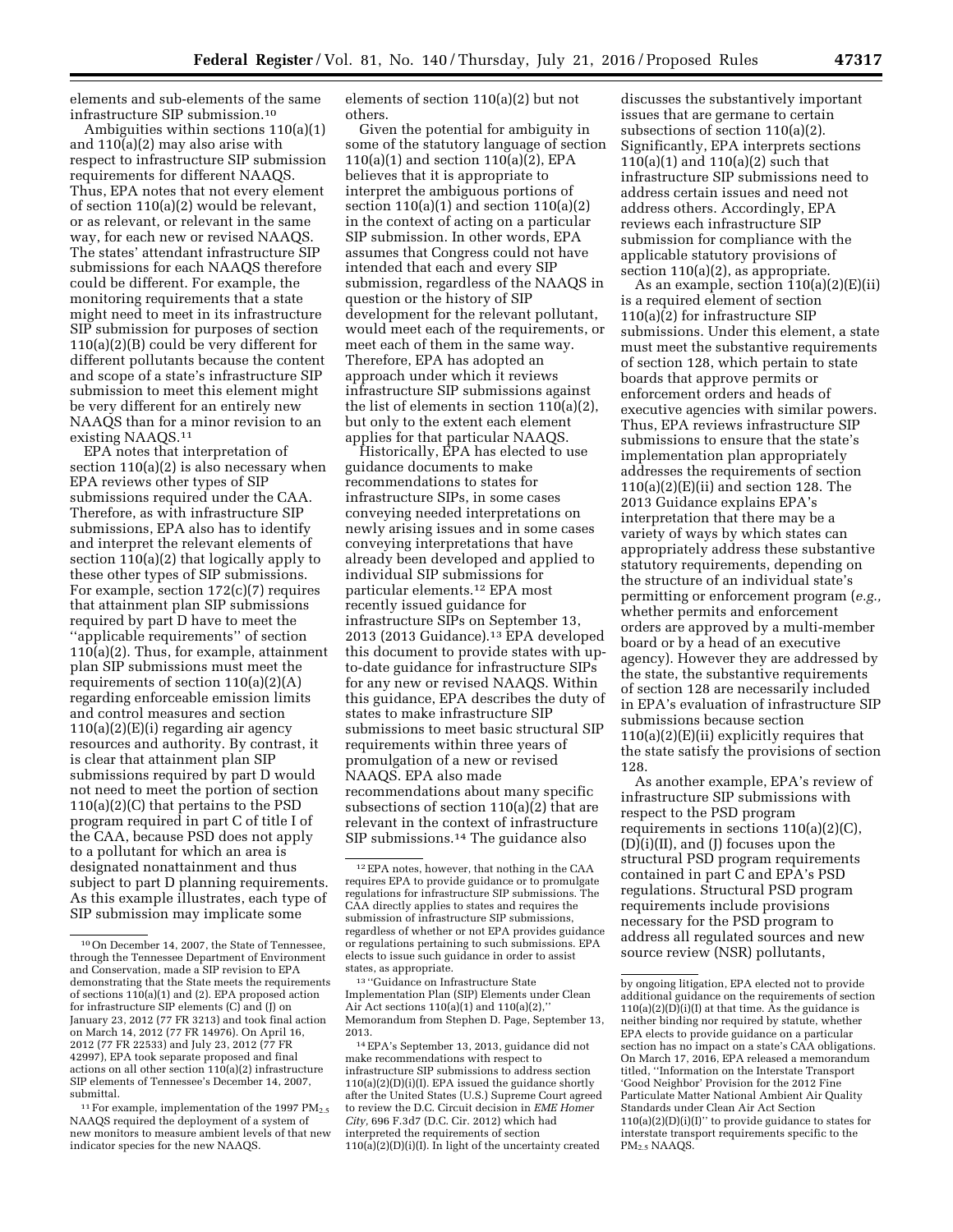including greenhouse gases. By contrast, structural PSD program requirements do not include provisions that are not required under EPA's regulations at 40 CFR 51.166 but are merely available as an option for the state, such as the option to provide grandfathering of complete permit applications with respect to the 2012 Annual  $PM_{2.5}$ NAAQS. Accordingly, the latter optional provisions are types of provisions EPA considers irrelevant in the context of an infrastructure SIP action.

For other section 110(a)(2) elements, however, EPA's review of a state's infrastructure SIP submission focuses on assuring that the state's implementation plan meets basic structural requirements. For example, section 110(a)(2)(C) includes, *inter alia,*  the requirement that states have a program to regulate minor new sources. Thus, EPA evaluates whether the state has an EPA-approved minor new source review program and whether the program addresses the pollutants relevant to that NAAQS. In the context of acting on an infrastructure SIP submission, however, EPA does not think it is necessary to conduct a review of each and every provision of a state's existing minor source program (*i.e.,*  already in the existing SIP) for compliance with the requirements of the CAA and EPA's regulations that pertain to such programs.

With respect to certain other issues, EPA does not believe that an action on a state's infrastructure SIP submission is necessarily the appropriate type of action in which to address possible deficiencies in a state's existing SIP. These issues include: (i) Existing provisions related to excess emissions from sources during periods of startup, shutdown, or malfunction that may be contrary to the CAA and EPA's policies addressing such excess emissions (''SSM''); (ii) existing provisions related to ''director's variance'' or ''director's discretion'' that may be contrary to the CAA because they purport to allow revisions to SIP-approved emissions limits while limiting public process or not requiring further approval by EPA; and (iii) existing provisions for PSD programs that may be inconsistent with current requirements of EPA's ''Final NSR Improvement Rule,'' 67 FR 80186 (December 31, 2002), as amended by 72 FR 32526 (June 13, 2007) (''NSR Reform''). Thus, EPA believes it may approve an infrastructure SIP submission without scrutinizing the totality of the existing SIP for such potentially deficient provisions and may approve the submission even if it is

aware of such existing provisions.15 It is important to note that EPA's approval of a state's infrastructure SIP submission should not be construed as explicit or implicit re-approval of any existing potentially deficient provisions that relate to the three specific issues just described.

EPA's approach to review of infrastructure SIP submissions is to identify the CAA requirements that are logically applicable to that submission. EPA believes that this approach to the review of a particular infrastructure SIP submission is appropriate, because it would not be reasonable to read the general requirements of section 110(a)(1) and the list of elements in 110(a)(2) as requiring review of each and every provision of a state's existing SIP against all requirements in the CAA and EPA regulations merely for purposes of assuring that the state in question has the basic structural elements for a functioning SIP for a new or revised NAAQS. Because SIPs have grown by accretion over the decades as statutory and regulatory requirements under the CAA have evolved, they may include some outmoded provisions and historical artifacts. These provisions, while not fully up to date, nevertheless may not pose a significant problem for the purposes of ''implementation, maintenance, and enforcement'' of a new or revised NAAQS when EPA evaluates adequacy of the infrastructure SIP submission. EPA believes that a better approach is for states and EPA to focus attention on those elements of section 110(a)(2) of the CAA most likely to warrant a specific SIP revision due to the promulgation of a new or revised NAAQS or other factors.

For example, EPA's 2013 Guidance gives simpler recommendations with respect to carbon monoxide than other NAAQS pollutants to meet the visibility requirements of section  $110(a)(2)(D)(i)(II)$ , because carbon monoxide does not affect visibility. As a result, an infrastructure SIP submission for any future new or revised NAAQS for carbon monoxide need only state this fact in order to address the visibility prong of section  $110(a)(2)(D)(i)(II).$ 

Finally, EPA believes that its approach with respect to infrastructure SIP requirements is based on a reasonable reading of sections 110(a)(1) and 110(a)(2) because the CAA provides other avenues and mechanisms to address specific substantive deficiencies in existing SIPs. These other statutory tools allow EPA to take appropriately tailored action, depending upon the nature and severity of the alleged SIP deficiency. Section 110(k)(5) authorizes EPA to issue a ''SIP call'' whenever the Agency determines that a state's SIP is substantially inadequate to attain or maintain the NAAQS, to mitigate interstate transport, or to otherwise comply with the CAA.16 Section 110(k)(6) authorizes EPA to correct errors in past actions, such as past approvals of SIP submissions.17 Significantly, EPA's determination that an action on a state's infrastructure SIP submission is not the appropriate time and place to address all potential existing SIP deficiencies does not preclude EPA's subsequent reliance on provisions in section 110(a)(2) as part of the basis for action to correct those deficiencies at a later time. For example, although it may not be appropriate to require a state to eliminate all existing inappropriate director's discretion provisions in the course of acting on an infrastructure SIP submission, EPA believes that section 110(a)(2)(A) may be among the statutory bases that EPA relies upon in the course of addressing such deficiency in a subsequent action.18

## **IV. What is EPA's analysis of how North Carolina addressed the elements of the sections 110(a)(1) and (2) ''infrastructure'' provisions?**

The North Carolina infrastructure submission addresses the provisions of

17EPA has used this authority to correct errors in past actions on SIP submissions related to PSD programs. See ''Limitation of Approval of Prevention of Significant Deterioration Provisions Concerning Greenhouse Gas Emitting-Sources in State Implementation Plans; Final Rule,'' 75 FR 82536 (December 30, 2010). EPA has previously used its authority under CAA section 110(k)(6) to remove numerous other SIP provisions that the Agency determined it had approved in error. See, *e.g.,* 61 FR 38664 (July 25, 1996) and 62 FR 34641 (June 27, 1997) (corrections to American Samoa, Arizona, California, Hawaii, and Nevada SIPs); 69 FR 67062 (November 16, 2004) (corrections to California SIP); and 74 FR 57051 (November 3, 2009) (corrections to Arizona and Nevada SIPs).

18See, *e.g.,* EPA's disapproval of a SIP submission from Colorado on the grounds that it would have included a director's discretion provision inconsistent with CAA requirements, including section 110(a)(2)(A). See, *e.g.,* 75 FR 42342 at 42344 (July 21, 2010) (proposed disapproval of director's discretion provisions); 76 FR 4540 (Jan. 26, 2011) (final disapproval of such provisions).

 $^{15}\rm{By}$  contrast, EPA notes that if a state were to include a new provision in an infrastructure SIP submission that contained a legal deficiency, such as a new exemption for excess emissions during SSM events, then EPA would need to evaluate that provision for compliance against the rubric of applicable CAA requirements in the context of the action on the infrastructure SIP.

<sup>16</sup>For example, EPA issued a SIP call to Utah to address specific existing SIP deficiencies related to the treatment of excess emissions during SSM events. See ''Finding of Substantial Inadequacy of Implementation Plan; Call for Utah State Implementation Plan Revisions,'' 74 FR 21639 (April 18, 2011).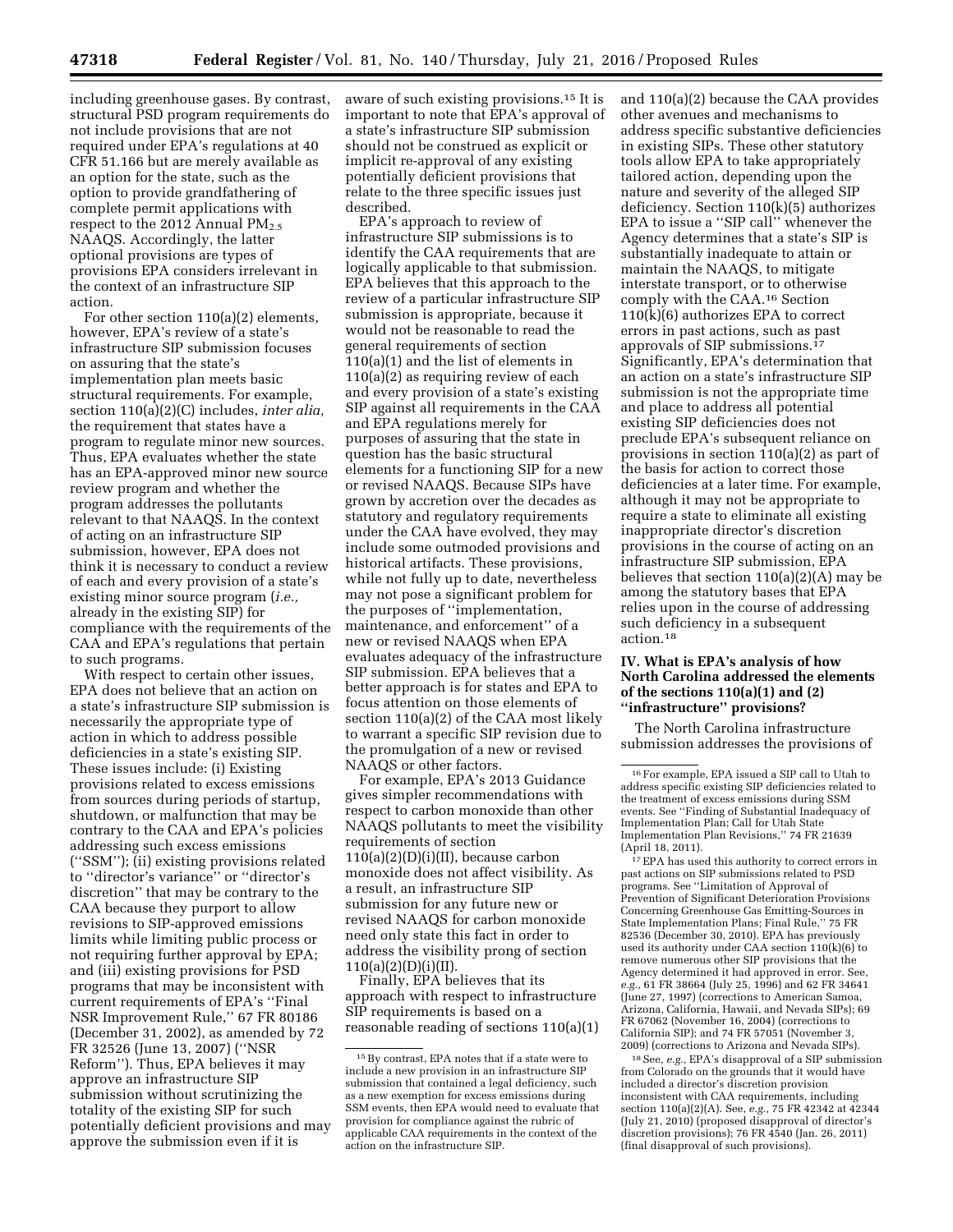sections 110(a)(1) and (2) as described below.

*1. 110(a)(2)(A): Emission Limits and Other Control Measures:* Section  $110(a)(2)(A)$  requires that each implementation plan include enforceable emission limitations and other control measures, means, or techniques (including economic incentives such as fees, marketable permits, and auctions of emissions rights), as well as schedules and timetables for compliance, as may be necessary or appropriate to meet the applicable requirements. These requirements are met through several North Carolina Administrative Code (NCAC) regulations. Specifically, 15A NCAC 2D .0500 *Emission Control Standards* establishes emission limits for  $PM_{2.5}$ . The following State rules address additional control measures, means and techniques: 15A NCAC 2D .0600 *Monitoring: Recordkeeping: Reporting,* and 15A NCAC 2D .2600 *Source Testing.* In addition North Carolina General Statutes (NCGS)143– 215.107(a)(5), *Air quality standards and classifications,* provides the North Carolina Environmental Management Commission (EMC) with the statutory authority, ''To develop and adopt emission control standards as in the judgment of the Commission may be necessary to prohibit, abate, or control air pollution commensurate with established air quality standards.'' EPA has made the preliminary determination that the provisions contained in these regulations, and North Carolina's statutory authority are adequate for Section 110(a)(2)(A) for the 2012 Annual PM2.5 NAAQS.

In this action, EPA is not proposing to approve or disapprove any existing State provisions with regard to excess emissions during SSM operations at a facility. EPA believes that a number of states have SSM provisions which are contrary to the CAA and existing EPA guidance, ''State Implementation Plans: Policy Regarding Excess Emissions During Malfunctions, Startup, and Shutdown'' (September 20, 1999), and the Agency is addressing such state regulations in a separate action.19

Additionally, in this action, EPA is not proposing to approve or disapprove any existing state rules with regard to director's discretion or variance provisions. EPA believes that a number

of states have such provisions which are contrary to the CAA and existing EPA guidance (52 FR 45109 (November 24, 1987)), and the Agency plans to take action in the future to address such state regulations. In the meantime, EPA encourages any state having a director's discretion or variance provision which is contrary to the CAA and EPA guidance to take steps to correct the deficiency as soon as possible.

*2. 110(a)(2)(B) Ambient Air Quality Monitoring/Data System:* Section 110(a)(2)(B) requires SIPs to provide for establishment and operation of appropriate devices, methods, systems, and procedures necessary to: (i) Monitor, compile, and analyze data on ambient air quality, and (ii) upon request, make such data available to the Administrator. NCGS 143–215.107(a)(2), *Air quality standards and classifications,* provides the EMC with the statutory authority ''To determine by means of field sampling and other studies, including the examination of available data collected by any local, State or federal agency or any person, the degree of air contamination and air pollution in the State and the several areas of the State.''

Annually, states develop and submit to EPA for approval statewide ambient monitoring network plans consistent with the requirements of 40 CFR parts 50, 53, and 58. The annual network plan involves an evaluation of any proposed changes to the monitoring network, and includes the annual ambient monitoring network design plan and a certified evaluation of the agency's ambient monitors and auxiliary support equipment.20 The latest monitoring network plan for North Carolina was submitted to EPA on July 23, 2015, and on November 19, 2015, EPA approved this plan. North Carolina's approved monitoring network plan can be accessed at *[www.regulations.gov](http://www.regulations.gov)* using Docket ID No. EPA–R04–OAR–2014– 0428.

NCGS 143–215.107(a)(2), EPA regulations, along with North Carolina's Ambient Air Monitoring Network Plan, provide for the establishment and operation of ambient air quality monitors, the compilation and analysis of ambient air quality data, and the submission of these data to EPA upon request. EPA has made the preliminary determination that North Carolina's SIP and practices are adequate for the ambient air quality monitoring and data system related to the 2012 Annual  $PM_{2.5}$ NAAQS.

*3. 110(a)(2)(C) Programs for Enforcement of Control Measures and for Construction or Modification of Stationary Sources:* This element consists of three sub-elements: Enforcement, state-wide regulation of new and modified minor sources and minor modifications of major sources, and preconstruction permitting of major sources and major modifications in areas designated attainment or unclassifiable for the subject NAAQS as required by CAA title I part C (*i.e.,* the major source PSD program). To meet these obligations, North Carolina cited the following State regulations: 15A NCAC 2D .0500 *Emissions Control Standards;* 15A NCAC 2D .0530 *Prevention of Significant Deterioration;*  15A NCAC 2D .0531 *Sources in Nonattainment Areas;* and 15A NCAC 2Q .0300 *Construction Operation Permits.* Collectively, these regulations enable North Carolina to regulate sources contributing to the 2012 Annual PM2.5 NAAQS through enforceable permits. North Carolina also cited to the following statutory provisions as supporting this element: NCGS 143– 215.108, *Control of sources of air pollution; permits required;* NCGS 143– 215.107(a)(7), *Air quality standards and classifications;* and NCGS 143–215.6A, 6B, and 6C, *Enforcement procedures: Civil penalties, criminal penalties,* and *injunctive relief.* 

In this action, EPA is proposing to approve North Carolina's infrastructure SIP for the 2012 Annual  $PM_{2.5}$  NAAQS with respect to the general requirement in section  $110(a)(2)$ (C) to include a program in the SIP for enforcement of PM2.5 emissions controls and measures and the regulation of minor sources and modifications to assist in the protection of air quality in nonattainment, attainment or unclassifiable areas.

*Enforcement:* DAQ's above-described, SIP-approved regulations provide for enforcement of  $PM<sub>2.5</sub>$  emission limits and control measures through enforceable permits. In addition, North Carolina cited NCGS 143–215.6A, 6B, and 6C, which provides NC DAQ with the statutory authority to seek civil and criminal penalties, and injunctive relief to enforce air quality rules.

*Preconstruction PSD Permitting for Major Sources:* With respect to North Carolina's infrastructure SIP submission related to the preconstruction PSD permitting requirements for major sources of section  $110(a)(2)(C)$ , EPA is not proposing any action in this rule making regarding these requirements and instead will act on this portion of the submission in a separate action.

<sup>19</sup>On June 12, 2015, EPA published a final action entitled, ''State Implementation Plans: Response to Petition for Rulemaking; Restatement and Update of EPA's SSM Policy Applicable to SIPs; Findings of Substantial Inadequacy; and SIP Calls to Amend Provisions Applying to Excess Emissions During Periods of Startup, Shutdown, and Malfunction.'' *See* 80 FR 33840.

<sup>20</sup>On occasion, proposed changes to the monitoring network are evaluated outside of the network plan approval process in accordance with 40 CFR part 58.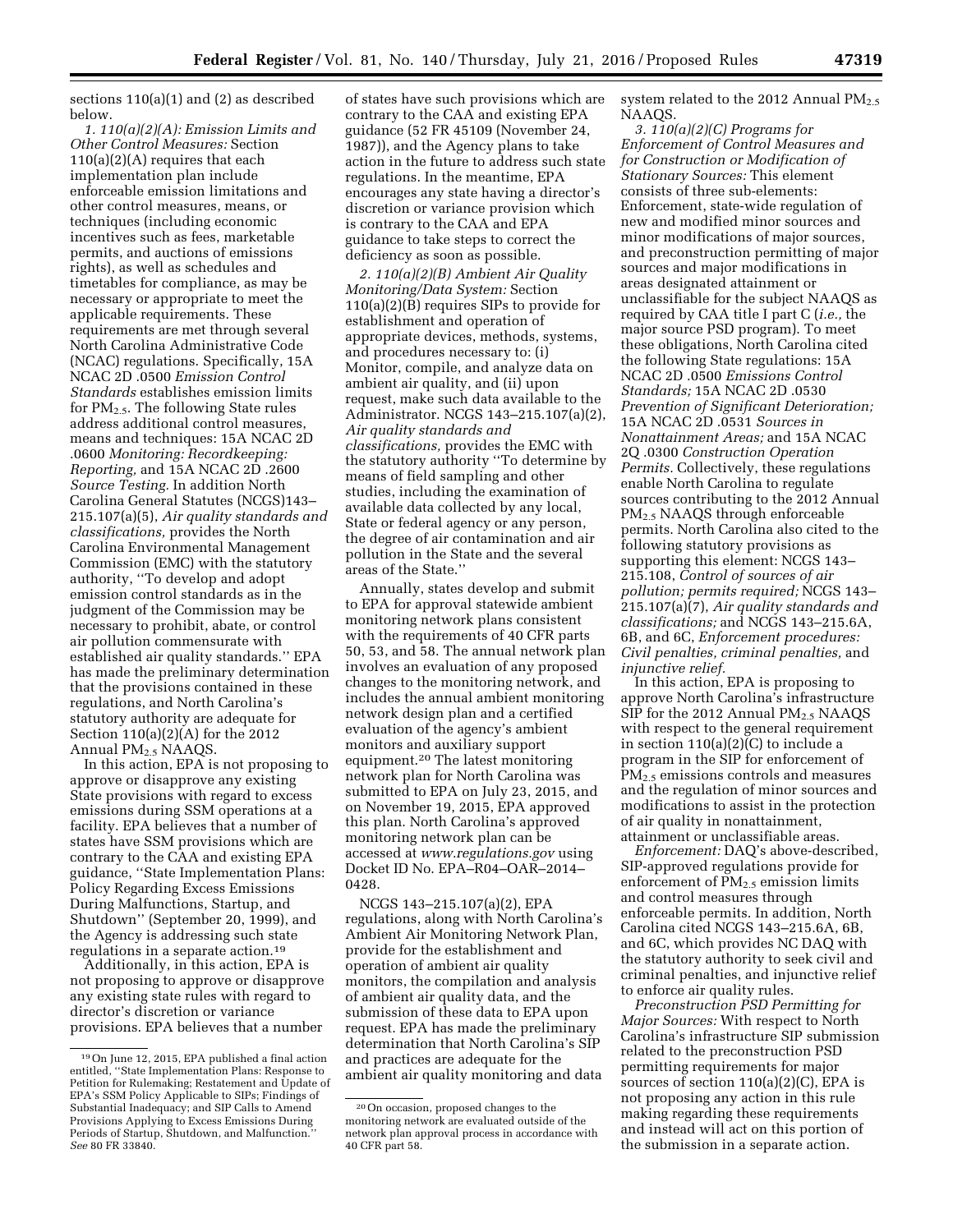*Regulation of minor sources and modifications:* Section 110(a)(2)(C) also requires the SIP to include provisions that govern the minor source program that regulates emissions of the 2012 Annual PM2.5 NAAQS. Regulation 15A NCAC 2Q .0300 *Construction Operation Permits* governs the preconstruction permitting of minor modifications and construction of minor stationary sources.

EPA has made the preliminary determination that North Carolina's SIP is adequate for enforcement of control measures and regulation of minor sources and modifications related to the 2012 Annual  $PM<sub>2</sub>$ , NAAOS.

*4. 110(a)(2)(D)(i)(I) and (II) Interstate Pollution Transport:* Section  $110(a)(2)(D)(i)$  has two components:  $110(a)(2)(D)(i)(I)$  and  $110(a)(2)(D)(i)(II)$ . Each of these components has two subparts resulting in four distinct components, commonly referred to as ''prongs,'' that must be addressed in infrastructure SIP submissions. The first two prongs, which are codified in section  $110(a)(2)(D)(i)(I)$ , are provisions that prohibit any source or other type of emissions activity in one state from contributing significantly to nonattainment of the NAAQS in another state (''prong 1''), and interfering with maintenance of the NAAQS in another state (''prong 2''). The third and fourth prongs, which are codified in section  $110(a)(2)(D)(i)(II)$ , are provisions that prohibit emissions activity in one state from interfering with measures required to prevent significant deterioration of air quality in another state (''prong 3''), or to protect visibility in another state (''prong 4''). EPA is not proposing any action in this rulemaking related to the interstate transport requirements of section  $110(a)(2)(D)(i)(I)$  and 110(a)(2)(D)(i)(II) (prongs 1 through 4).

*5. 110(a)(2)(D)(ii) Interstate Pollution Abatement and International Air Pollution:* Section 110(a)(2)(D)(ii) requires SIPs to include provisions insuring compliance with sections 115 and 126 of the Act relating to interstate and international pollution abatement. 15A NCAC 2D .0530 *Prevention of Significant Deterioration* and 15A NCAC 2D .0531 *Sources of Nonattainment Areas* provide how DAQ will notify neighboring states of potential impacts from new or modified sources consistent with the requirements of 40 CFR 51.166. These regulations require DAQ to provide an opportunity for a public hearing to the public, which includes state or local air pollution control agencies, ''whose lands may be affected by emissions from the source or modification'' in North Carolina. In addition, North Carolina does not have

any pending obligation under sections 115 and 126 of the CAA. Accordingly, EPA has made the preliminary determination that North Carolina's SIP is adequate for ensuring compliance with the applicable requirements relating to interstate and international pollution abatement for the 2012 Annual PM2.5 NAAQS.

*6. 110(a)(2)(E) Adequate Resources and Authority, Conflict of Interest, and Oversight of Local Governments and Regional Agencies:* Section 110(a)(2)(E) requires that each implementation plan provide: (i) Necessary assurances that the state will have adequate personnel, funding, and authority under state law to carry out its implementation plan, (ii) that the state comply with the requirements respecting state boards pursuant to section 128 of the Act, and (iii) necessary assurances that, where the state has relied on a local or regional government, agency, or instrumentality for the implementation of any plan provision, the state has responsibility for ensuring adequate implementation of such plan provisions. EPA is proposing to approve North Carolina's SIP as meeting the requirements of subelements  $110(a)(2)(E)(i)$ , (ii) and (iii). EPA's rationale for this proposal respecting each sub-element is described below.

To satisfy the requirements of sections  $110(a)(2)(E)(i)$  and (iii), North Carolina's infrastructure SIP submission cites several regulations. Rule 15A NCAC 2Q .0200 ''*Permit Fees,*'' provides the mechanism by which stationary sources that emit air pollutants pay a fee based on the quantity of emissions. State statutes NCGS 143–215.3, *General powers of Commission and Department: Auxiliary powers,* and NCGS 143– 215.107(a)(1), *Air quality standards and classifications,* provide the EMC with the statutory authority ''[t]o prepare and develop, after proper study, a comprehensive plan or plans for the prevention, abatement and control of air pollution in the State or in any designated area of the State.'' NCGS 143–215.112, *Local air pollution control programs,* provides the EMC with the statutory authority ''to review and have general oversight and supervision over all local air pollution control programs.'' North Carolina has three local air agencies located in Buncombe, Forsyth, and Mecklenburg Counties that implement the air program in these areas.

As further evidence of the adequacy of DAQ's resources, EPA submitted a letter to North Carolina on April 19, 2016, outlining 105 grant commitments and the current status of these commitments for fiscal year 2015. The

letter EPA submitted to North Carolina can be accessed at *[www.regulations.gov](http://www.regulations.gov)*  using Docket ID No. EPA–R04–OAR– 2014–0428. Annually, states update these grant commitments based on current SIP requirements, air quality planning, and applicable requirements related to the NAAQS. North Carolina satisfactorily met all commitments agreed to in the Air Planning Agreement for fiscal year 2015, therefore North Carolina's grants were finalized and closed out. Collectively, these rules and commitments provide evidence that DAQ has adequate personnel, funding, and legal authority to carry out the State's implementation plan and related issues. EPA has made the preliminary determination that North Carolina has adequate resources and authority to satisfy sections 110(a)(2)(E)(i) and (iii) of the 2012 Annual  $PM<sub>2</sub>$ , NAAOS.

Section 110(a)(2)(E)(ii) requires that the state comply with section 128 of the CAA. Section 128 requires that the SIP provide: (1) The majority of members of the state board or body which approves permits or enforcement orders represent the public interest and do not derive any significant portion of their income from persons subject to permitting or enforcement orders under the CAA; and (2) any potential conflicts of interest by such board or body, or the head of an executive agency with similar powers be adequately disclosed. For purposes of section 128(a)(1), as of October 1, 2012, North Carolina has no boards or bodies with authority over air pollution permits or enforcement actions. The authority to approve CAA permits or enforcement orders are instead delegated to the Secretary of the Department of Environment and Natural Resources (DENR) and his/her delegatee. As such, a ''board or body'' is not responsible for approving permits or enforcement orders in North Carolina, and the requirements of section 128(a)(1) are not applicable.

On November 3, 2015 (80 FR 67645), EPA approved North Carolina's section 128(a)(2) conflict of interest disclosure requirements for administrative law judges (ALJs) 21 through NCGS 7A–754 of the North Carolina General Statues, which contains provisions related to the Office of Administrative Hearings addressing these requirements for the ALJ. NCGS 7A–754 requires ALJs to act impartially, which broadly includes financial considerations, relationships, and other associations. ALJs are prohibited from participating in any

<sup>21</sup>EPA has determined that ALJs in North Carolina are authorized to approve permits and enforcement orders on appeal and that the ALJs must therefore meet the conflict of interest disclosure requirements of section 128(a)(2).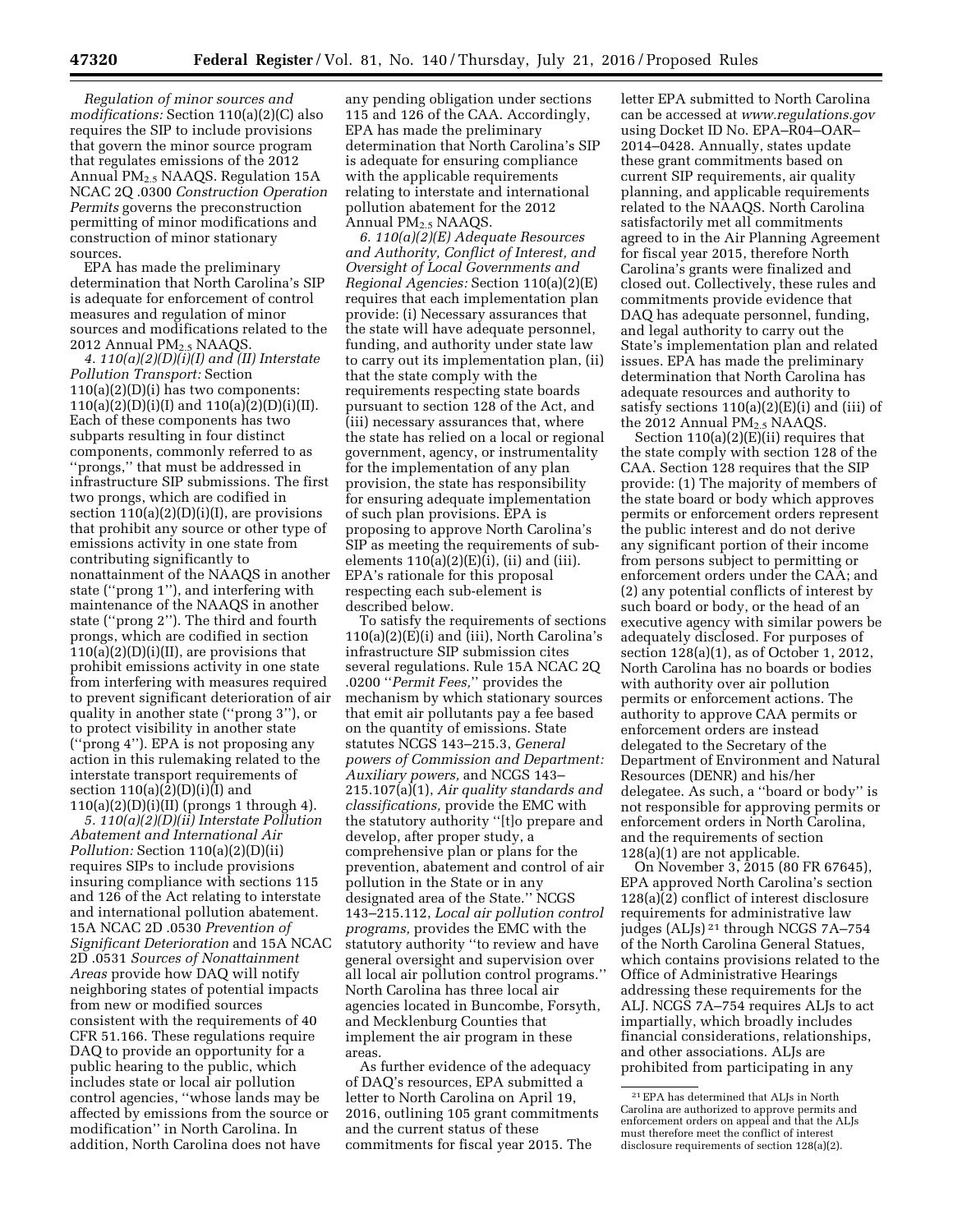matter in which the ALJs impartiality might reasonably be questioned or the ALJ must disclose the potential conflict of interest on the record in the proceeding. In the case of such disclosures, the parties to the matter must agree that the disclosed conflict of interest is immaterial before the ALJ may continue to participate in the matter.

EPA has made the preliminary determination that the State has adequately addressed the requirements of section 128(a), and accordingly has met the requirements of section  $110(a)(2)(E)(ii)$  with respect to infrastructure SIP requirements. Therefore, EPA is proposing to approve North Carolina's infrastructure SIP submission as meeting the requirements of sub-elements  $110(a)(2)(E)(i)$ , (ii) and (iii).

*7. 110(a)(2)(F) Stationary Source Monitoring and Reporting:* Section  $110(a)(2)(F)$  requires SIPs to meet applicable requirements addressing: (i) The installation, maintenance, and replacement of equipment, and the implementation of other necessary steps, by owners or operators of stationary sources to monitor emissions from such sources, (ii) periodic reports on the nature and amounts of emissions and emissions related data from such sources, and (iii) correlation of such reports by the state agency with any emission limitations or standards established pursuant to this section, which reports shall be available at reasonable times for public inspection. North Carolina's infrastructure SIP submission describes how the State establishes requirements for emissions compliance testing and utilizes emissions sampling and analysis. DAQ uses these data to track progress towards maintaining the NAAQS, develop control and maintenance strategies, identify sources and general emission levels, and determine compliance with emission regulations and additional EPA requirements. North Carolina meets these requirements through 15A NCAC 2D .0604 *Exceptions to Monitoring and Reporting Requirements;* 15A NCAC 2D .0605 *General Recordkeeping and Reporting Requirements;* 15A NCAC 2D .0611 *Monitoring Emissions from Other Sources;* 15A NCAC 2D .0612 *Alternative Monitoring and Reporting Procedures;* 15A NCAC 2D .0613 *Quality Assurance Program;* and 15A NCAC 2D .0614 *Compliance Assurance Monitoring.* In addition, 15A NCAC 2D .0605(c) *General Recordkeeping and Reporting Requirements* allows for the use of credible evidence in the event that the DAQ Director has evidence that a source is violating an emission

standard or permit condition, the Director may require that the owner or operator of any source submit to the Director any information necessary to determine the compliance status of the source. In addition, EPA is unaware of any provision preventing the use of credible evidence in the North Carolina SIP. Also, NCGS 143–215.107(a)(4), *Air quality standards and classifications,*  provides the EMC with the statutory authority ''To collect information or to require reporting from classes of sources which, in the judgment of the [EMC], may cause or contribute to air pollution.''

Stationary sources are required to submit periodic emissions reports to the State by Rule 15A NCAC 2Q .0207 ''Annual Emissions Reporting.'' North Carolina is also required to submit emissions data to EPA for purposes of the National Emissions Inventory (NEI). The NEI is EPA's central repository for air emissions data. EPA published the Air Emissions Reporting Rule (AERR) on December 5, 2008, which modified the requirements for collecting and reporting air emissions data. *See* 73 FR 76539. The AERR shortened the time states had to report emissions data from 17 to 12 months, giving states one calendar year to submit emissions data. All states are required to submit a comprehensive emissions inventory every three years and report emissions for certain larger sources annually through EPA's online Emissions Inventory System. States report emissions data for the six criteria pollutants and the precursors that form them—nitrogen oxides, sulfur dioxides, ammonia, lead, carbon monoxide, particulate matter, and volatile organic compounds. Many states also voluntarily report emissions of hazardous air pollutants. North Carolina made its latest update to the 2011 NEI on June 3, 2014. EPA compiles the emissions data, supplementing it where necessary, and releases it to the general public through the Web site *[http://](http://www.epa.gov/ttn/chief/eiinformation.html) [www.epa.gov/ttn/chief/](http://www.epa.gov/ttn/chief/eiinformation.html) [eiinformation.html.](http://www.epa.gov/ttn/chief/eiinformation.html)* EPA has made the preliminary determination that North Carolina's SIP and practices are adequate for the stationary source monitoring systems obligations for the 2012 Annual  $PM<sub>2.5</sub> NAAQS$ . Accordingly, EPA is proposing to approve North Carolina's infrastructure SIP submission with respect to section  $110(a)(2)(F)$ .

*8. 110(a)(2)(G) Emergency powers:*  This section requires that states demonstrate authority comparable with section 303 of the CAA and adequate contingency plans to implement such authority. North Carolina's

infrastructure SIP submission cites 15A NCAC 2D .0300 *Air Pollution Emergencies* as identifying air pollution emergency episodes and preplanned abatement strategies, and provides the means to implement emergency air pollution episode measures. Under NCGS 143–215.3(a)(12), *General powers of Commission and Department; auxiliary powers,* if NC DENR finds that such a ''condition of . . . air pollution exists and that it creates an emergency requiring immediate action to protect the public health and safety or to protect fish and wildlife, the Secretary of the Department [NC DEQ] with the concurrence of the Governor, shall order persons causing or contributing to the . . . air pollution in question to reduce or discontinue immediately the emission of air contaminants or the discharge of wastes.'' In addition, NCGS 143–215.3(a)(12) provides NC DEQ with the authority to declare an emergency when it finds that a generalized condition of water or air pollution which is causing imminent danger to the health or safety of the public. This statute also allows, in the absence of a generalized condition of air pollution, should the Secretary find ''that the emissions from one or more air contaminant sources . . . is causing imminent danger to human health and safety or to fish and wildlife, he may with the concurrence of the Governor order the person or persons responsible for the operation or operations in question to immediately reduce or discontinue the emissions of air contaminants . . . or to take such other measures as are, in his judgment, necessary.'' EPA has made the preliminary determination that North Carolina satisfies the emergency powers obligations of the annual  $PM<sub>2.5</sub> NAAQS$ .

*9. 110(a)(2)(H) SIP revisions:* Section 110(a)(2)(H), in summary, requires each SIP to provide for revisions of such plan (i) as may be necessary to take account of revisions of such national primary or secondary ambient air quality standard or the availability of improved or more expeditious methods of attaining such standard, and (ii) whenever the Administrator finds that the plan is substantially inadequate to attain the NAAQS or to otherwise comply with any additional applicable requirements. DAQ is responsible for adopting air quality rules and revising SIPs as needed to attain or maintain the NAAQS in North Carolina. NCGS 143– 215.107(a)(1) and (a)(10) grant DAQ the authority to prepare and develop, after proper study, a comprehensive plan for the prevention of air pollution and implement the CAA, respectively. These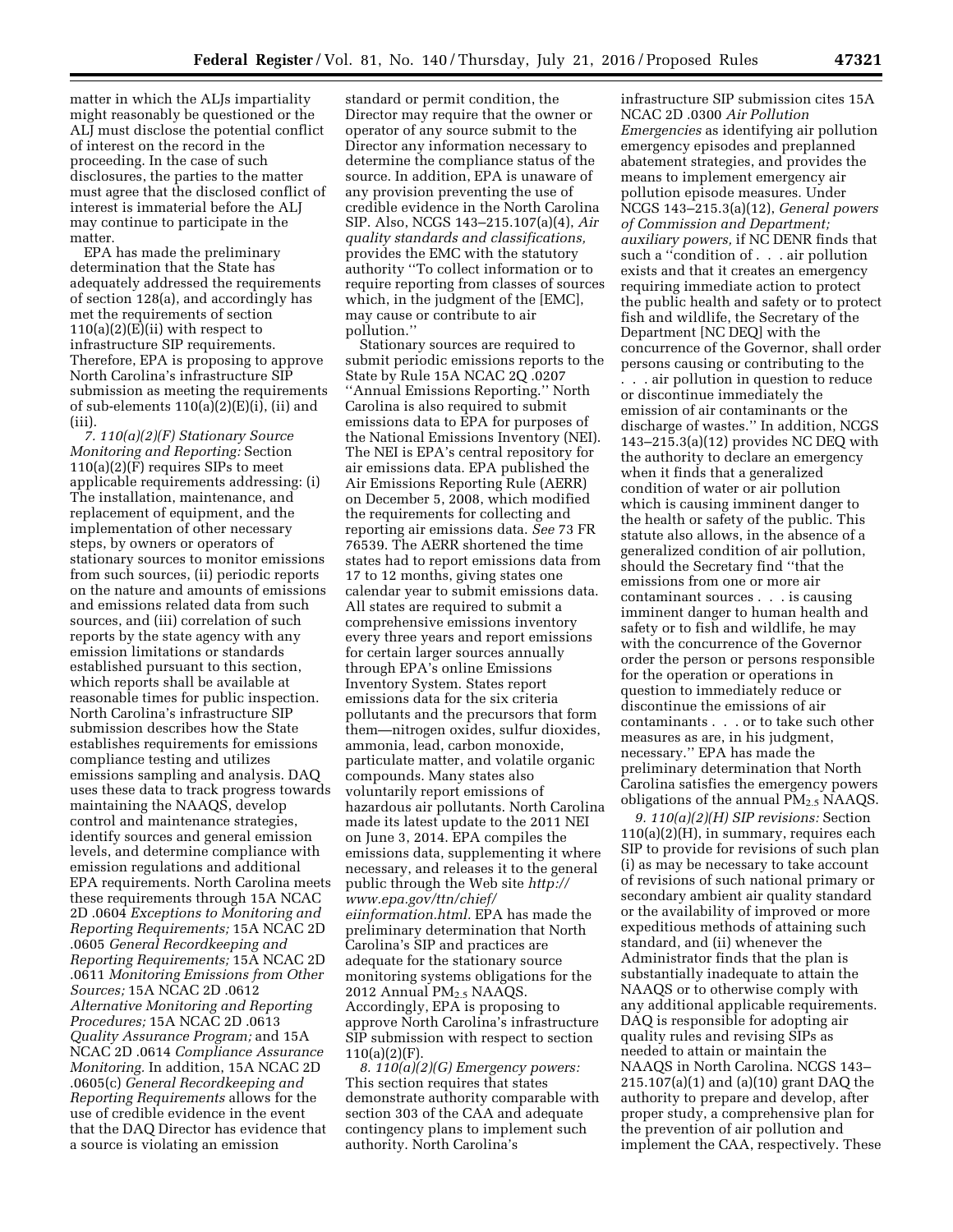provisions also provide DAQ the ability and authority to respond to calls for SIP revisions, and North Carolina has provided a number of SIP revisions over the years for implementation of the NAAQS. In addition, State regulation 15A NCAC 2D .2401(d) states that ''The EMC may specify through rulemaking a specific emission limit lower than that established under this rule for a specific source if compliance with the lower emission limit is required to attain or maintain the ambient air quality standard for ozone or  $PM_{2.5}$  or any other ambient air quality standard in Section 15A NCAC 2D .0400.'' EPA has made the preliminary determination that North Carolina's SIP and practices adequately demonstrate a commitment to provide future SIP revisions related to the 2012 Annual PM<sub>2.5</sub> NAAQS, when necessary.

*10. 110(a)(2)(J) Consultation with Government Officials, Public Notification, and PSD and Visibility Protection:* EPA is proposing to approve North Carolina's infrastructure SIP for the 2012 Annual PM2.5 NAAQS with respect to the general requirement in section  $110(a)(2)(J)$  to include a program in the SIP that complies with the applicable consultation requirements of section 121, the public notification requirements of section 127, and visibility protection. With respect to North Carolina's infrastructure SIP submission related to the *preconstruction PSD permitting,* EPA is not proposing any action in this rulemaking regarding these requirements and instead will act on these portions of the submission in a separate action. EPA's rationale for its proposed action regarding applicable consultation requirements of section 121, the public notification requirements of section 127, and visibility is described below.

*Consultation with government officials (121 consultation):* Section 110(a)(2)(J) of the CAA requires states to provide a process for consultation with local governments, designated organizations and Federal Land Managers (FLMs) carrying out NAAQS implementation requirements pursuant to section 121 relative to consultation. 15A NCAC 2D .1600 *General Conformity,* 15A NCAC 2D .2000 *Transportation Conformity,* and 15A NCAC 2D .0531 *Sources in Nonattainment Areas,* along with the State's Regional Haze Implementation Plan, provide for consultation with government officials whose jurisdictions might be affected by SIP development activities. Specifically, North Carolina adopted state-wide consultation procedures for the implementation of

transportation conformity. Implementation of transportation conformity as outlined in the consultation procedures requires DAQ to consult with Federal, state and local transportation and air quality agency officials on the development of motor vehicle emissions budgets. The Regional Haze SIP provides for consultation between appropriate state, local, and tribal air pollution control agencies as well as the corresponding FLMs. EPA has made the preliminary determination that North Carolina's SIP and practices adequately demonstrate that the State meets applicable requirements related to consultation with government officials for the 2012 Annual  $PM_{2.5}$  NAAQS when necessary for the consultation with government officials element of section 110(a)(2)(J).

*Public notification (127 public notification):* Rule 15A NCAC 2D .0300 *Air Pollution Emergencies* provides North Carolina with the authority to declare an emergency and notify the public accordingly when it finds a generalized condition of water or air pollution which is causing imminent danger to the health or safety of the public. Additionally, the DAQ has the North Carolina Air Awareness Program which is a program to educate the public on air quality issues and promote voluntary emission reduction measures. The DAQ also features a Web page providing ambient monitoring information regarding current and historical air quality across the State at *[http://www.ncair.org/monitor/.](http://www.ncair.org/monitor/)* North Carolina participates in the EPA AirNOW program, which enhances public awareness of air quality in North Carolina and throughout the country. EPA has made the preliminary determination that North Carolina's SIP and practices adequately demonstrate the State's ability to provide public notification related to the 2012 Annual PM2.5 NAAQS when necessary for the public notification element of section  $110(a)(2)(J).$ 

*Visibility protection:* EPA's 2013 Guidance notes that it does not treat the visibility protection aspects of section  $110(a)(2)$ ( $\overline{I}$ ) as applicable for purposes of the infrastructure SIP approval process. NC DEQ referenced its regional haze program as germane to the visibility component of section  $110(a)(2)(I)$ . EPA recognizes that states are subject to visibility protection and regional haze program requirements under part C of the Act (which includes sections 169A and 169B). However, there are no newly applicable visibility protection obligations after the promulgation of a new or revised NAAQS. Thus, EPA has determined that states do not need to

address the visibility component of 110(a)(2)(J) in infrastructure SIP submittals so NC DENR does not need to rely on its regional haze program to fulfill its obligations under section  $110(a)(2)(J)$ . As such, EPA has made the preliminary determination that North Carolina's infrastructure SIP submission is approvable for the visibility protection element of section  $110(a)(2)(J)$  related to the 2012 Annual PM<sub>2.5</sub> NAAQS and that North Carolina does not need to rely on its regional haze program to satisfy this element.

*11. 110(a)(2)(K) Air Quality Modeling and Submission of Modeling Data:*  Section 110(a)(2)(K) of the CAA requires that SIPs provide for performing air quality modeling so that effects on air quality of emissions from NAAQS pollutants can be predicted and submission of such data to the EPA can be made. This infrastructure requirement is met through emissions data collected through 15A NCAC 2D .0600 *Monitoring: Recordkeeping: Reporting* (authorized under NCGS 143– 215.107(a)(4)), which requires sources to provide information needed to model potential impacts on air quality). NCGS 143–215.107(a) also provides authority for the EMC to determine by means of field sampling and other studies, the degree of air contamination and air pollution in the state. Collectively, these regulations demonstrate that North Carolina has the authority to perform air quality modeling and to provide relevant data for the purpose of predicting the effect on ambient air quality of the 2012 Annual  $PM_{2.5}$ NAAQS. The submittal also states that DAQ currently has personnel with training and experience to conduct source-oriented dispersion modeling that would likely be used in  $PM_{2.5}$ NAAQS applications with models approved by EPA. Additionally, North Carolina participates in a regional effort to coordinate the development of emissions inventories and conduct regional modeling for several NAAQS, including the 2012 Annual  $PM_{2.5}$ NAAQS, for the Southeastern states. Taken as a whole, North Carolina's air quality regulations and practices demonstrate that DAQ has the authority to provide relevant data for the purpose of predicting the effect on ambient air quality of any emissions of any pollutant for which a NAAQS has been promulgated, and to provide such information to the EPA Administrator upon request. EPA has made the preliminary determination that North Carolina's SIP and practices adequately demonstrate the State's ability to provide for air quality modeling, along